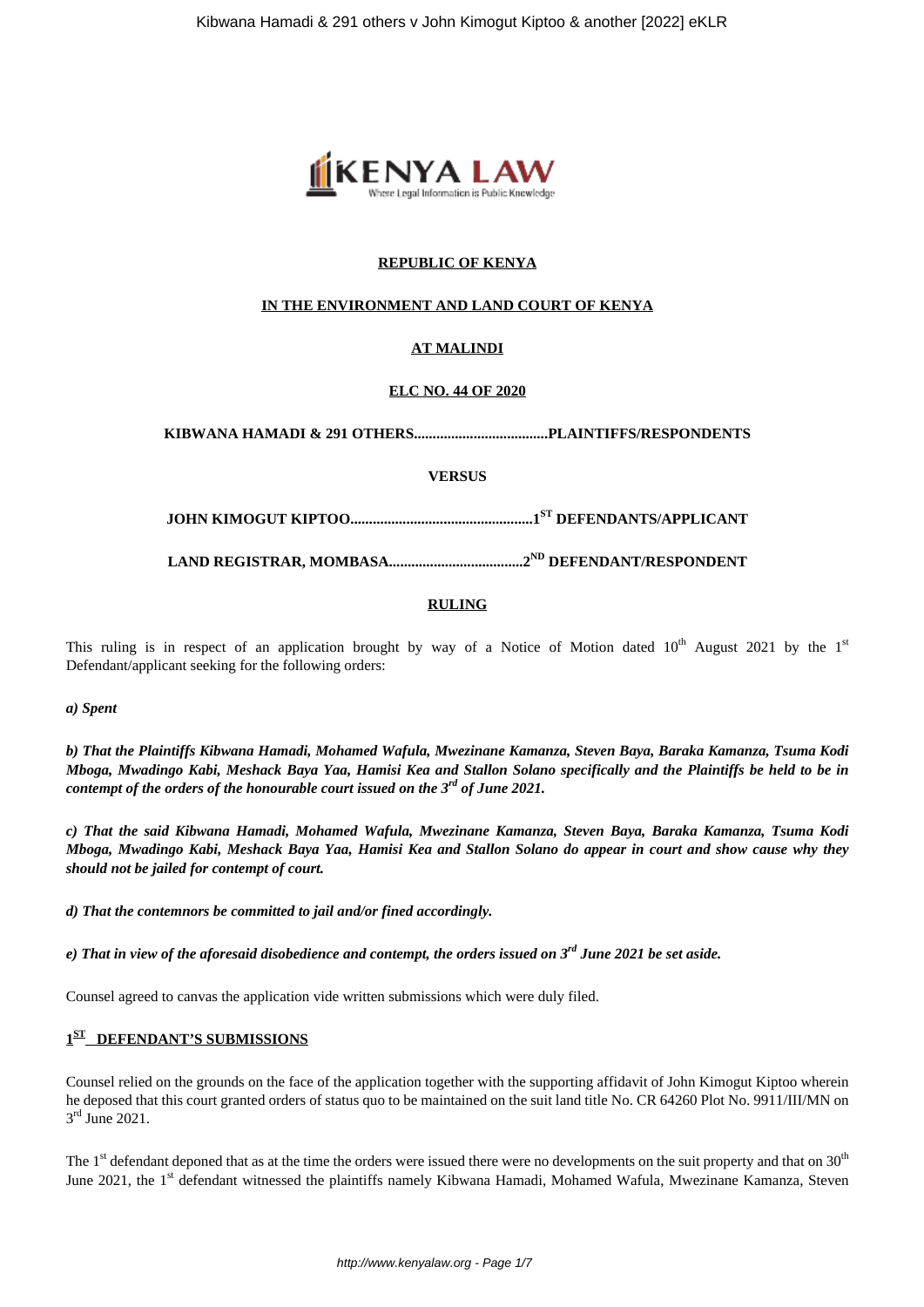Baya, Baraka Kamanza, Tsuma Kodi Mboga, Mwadingo Kabi, Meshack Baya Yaa, Hamisi Kea, Stallon Solano and other plaintiffs clearing the bushes on the suit property with the intentions of putting up structures thereon.

Counsel listed three issues for determination by the court as follows:

*a) Whether the Plaintiffs, more so Kibwana Hamadi, Mohamed Wafula, Mwezinane Kamanza, Steven Baya, Baraka Kamanza, Tsuma Kodi Mboga, Mwadingo Kabi, Meshack Baya Yaa, Hamisi Keah and Stallon Solano are in contempt of court orders issued on 3rd June 2021.*

*b) Whether the cited respondents should be punished for such contempt, and*

*c) Whether the orders issued on the 3rd June 202 should be set aside.*

On the first issue, counsel submitted on the law relating to contempt of court proceedings and relied on Section 63 of the Civil Procedure Act as well as Order 40 Rule 2(2). Section 63 of the Civil Procedure provides.

*In order to prevent the ends of justice from being defeated, the court may, it is so prescribed*

*(a) Issue a warrant to arrest the defendant and bring him before the court to show cause why he should not give security for his appearance, and if he fails to comply with any order for security commit him to prison;*

*(b) Direct the defendant to furnish security to produce nay property belonging to him and to place the same at the disposal of the court or order the attachment of any property.*

*(c) Grant a temporary injunction and in case of disobedience commit the person guilty thereof to prison and order that his property be attached and sold.*

*(d) Appoint a receiver of any property and enforce the performance of his duties by attaching and selling his property.*

*(e) Make such other interlocutory orders as may appear to the court to be just and convenient.*

It was counsel's submission that the Plaintiff/Respondents approached the Court vide their Notice of Motion dated the 23<sup>rd</sup> June 2020 seeking an injunction against the Defendants from any dealings on the suit land title No. CR 64260 Plot No. 9911/III/MN, whereby the court declined to grant the same and rendered a ruling which stated as follows:

"*In the circumstances, I decline to grant the orders of injunction in the manner sought by the Plaintiffs. Instead, I am of the view and I hereby order that pending the hearing and determination of this suit, the status quo obtaining as of today be maintained by each party remaining on the respective portions of land which they currently occupy. There should be no sale and/or further subdivision of the land until the suit is heard and determined."*

Mr. Nyabena submitted that the ruling was unambiguous as the status quo prevailing at the time as at  $3^{rd}$  June 2021 and that any reasonable man would have known what the prevailing status quo was. Counsel relied on the case of **Shimmers Plaza Limited vs National Bank of Kenya Limited (2015) eKLR,** where the Court held that: -

"*Status quo" in normal English parlance means the present situation, the way things are at the time that order was given. It cannot therefore relate to past or future occurrences or events... All it meant was that everything was to remain as it was at the time the order was given. If there was any transaction of whatever nature that was going on in the land in question, it has to freeze and await the discharging of the court order."*

It was counsel's further submission that the true position of the status of the suit property as at  $3<sup>rd</sup>$  June 2021 could only be as per the report of the Deputy Registrar dated  $5<sup>th</sup>$  July 2021 and further argued that for the court to determine whether or not a party is in contempt, the court must establish that there a court order in existence, whether the contemnor was aware of the order, whether the order has been disobeyed and whether the action amounts to breach.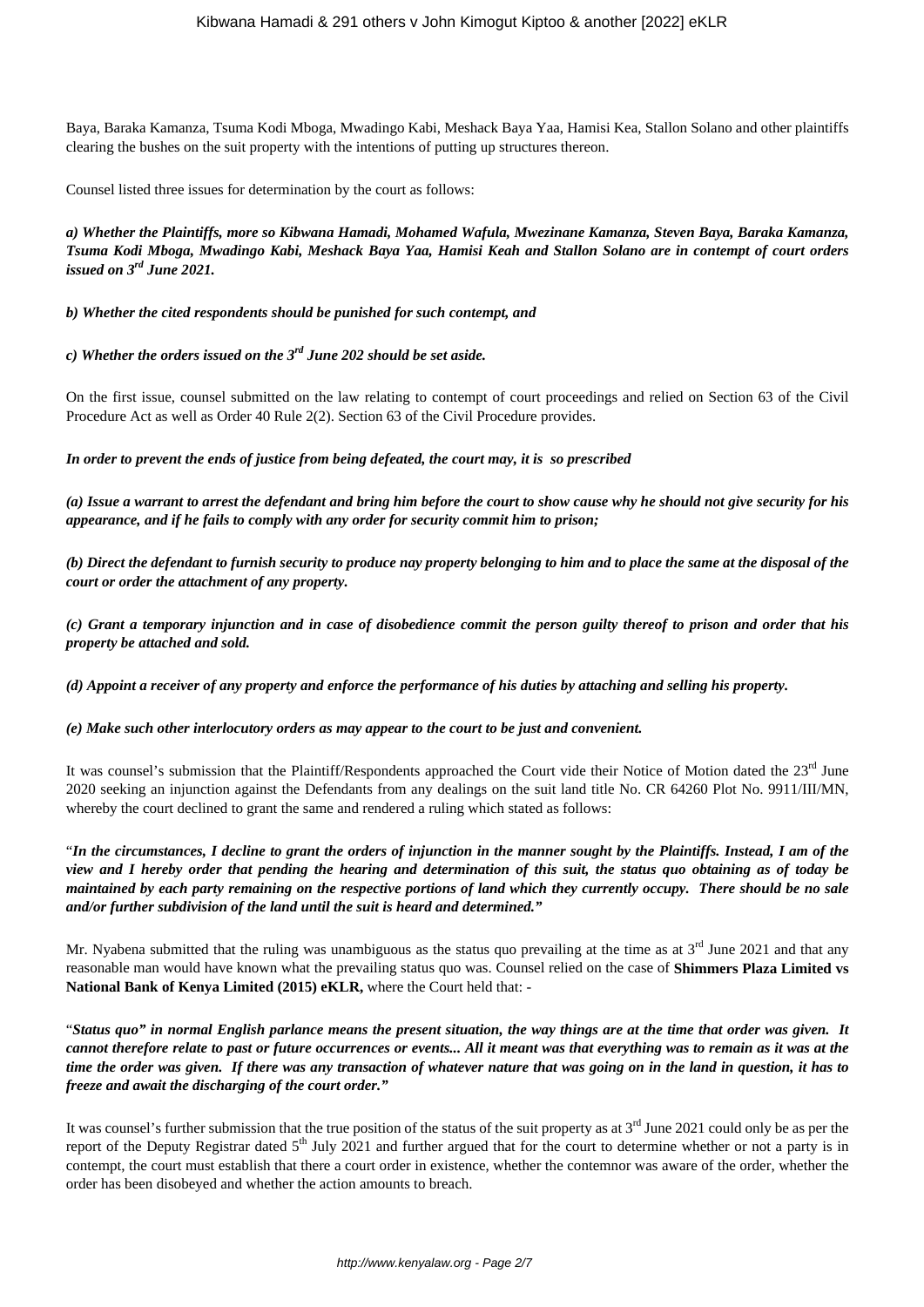Counsel relied on the case of *Republic V Kiambu County Registrar & 3 Others ex parte Stephen Wanyoike Kinuthia (2016) eKLR* where the court held:

*"In my view a party ought not to create absurd situations and rely on the same to evade the consequences of a court order. As this Court held in Republic vs. Kenya School of Law & 2 Others Ex Parte Juliet Wanjiru Njoroge & 5 Others (2015) eKLR: "Court orders, it must be appreciated are serious matters that ought not to be evaded by legal ingenuity or innovations. By deliberately interpreting Court orders with a view to evading or avoiding their implementation can only be deemed to be contemptuous of the court. Where a party is for some reason unable to properly understand the Court order one ought to come back to Court for interpretation or clarification...Where it has been brought abrogated or abridged by brazen or subtle schemes and manoeuvres......this Court cannot turn a blind eye to the same."*

Counsel therefore submitted that the applicant has satisfied the ingredients of proof of contempt and cited the case of *James Gachiri Mwangi v John Waweru Muriuki & 3 others [2020] eKLR* and urged the court to allow the application as prayed

On the second issue as to whether the respondents should be punished for contempt, counsel relied on the cases of *Shimmers Plaza Limited v National Bank of Kenya Limited (supra)* and *James Gachiri Mwangi v John Waweru Muriuki* (supra) and urged the court to find that the respondents are in contempt of court therefore should be punished.

On the last issue as to whether the orders issued on  $3<sup>rd</sup>$  June 2021 should be set aside, counsel submitted that the conduct of the Plaintiff/Respondents clearly shows that they do not deserve the orders issued by the court on the 3<sup>rd</sup> June 2021 at their instigation and relied on the case of *Rufus Muriithi Nyaga V Rebecca Magwi Njeru (2018) eKLR* where in vacating the orders of status quo issued at the instigation of the contemnor, the court stated thus:

*"I am of the considered opinion that the applicant has failed to comply with this court's orders and directions. He has also blatantly taken over land of the respondent and her siblings without any colour or right. He ought to have filed this appeal and awaited its outcome. This action amounts to deliberate breach of the law. The applicant does not deserve the orders issued to him on 17/07/2017. The Respondent has good cause to seek the setting aside of the said orders. I find her application merited. For the foregoing reasons, I hereby allow the Respondent's application dated 13/10/2017 in terms of prayer 2. For avoidance of duplication of the court's orders, I decline to grant prayer 3 of the application. In effect the orders issued on 17/07/2017 stand vacated.*

Counsel therefore urged the court to vacate the orders dated  $3<sup>rd</sup>$  June 2021.

## **PLAINTIFF/RESPONDENTS'SUBMISSIONS**

The plaintiff/respondents in response to the application filed grounds of opposition dated  $13<sup>th</sup>$  September 2021 and Replying affidavits sworn by the Plaintiffs but more particularly, Kibwana Hamadi deposed that the parties herein are in occupation of the suit property and that the orders to maintain status quo were only to prohibit sale and subdivision of the suit property. He further deponed that the Plaintiffs have not cleared any bushes as alleged but that the  $1<sup>st</sup>$  Defendant/applicant was constructing a perimeter wall and harassing the Plaintiff/respondents and annexed copies of police OB to that effect.

In response to the allegation of construction of a perimeter wall the 1<sup>st</sup> Defendant/applicant filed a further affidavit and deposed that the Plaintiffs have never been in occupation of the suit property and that the said perimeter wall was on a different plot not the suit property.

Counsel gave a brief background to the application and stated that on  $3<sup>rd</sup>$  June 2021, the Honourable Court delivered a ruling on an application dated  $23<sup>rd</sup>$  June,2020 and  $11<sup>th</sup>$  August,2020 by the Plaintiff/applicants and Respondent respectively where the court granted orders of status quo to be maintained pending the hearing and determination of the suit.

Counsel stated that one of the  $1<sup>st</sup>$  defendant's prayers in the application dated  $11/8/20$  was to urge the court to undertake a site visit before the injunction but the court did not grant that orders as seen at paragraph 15 of the Ruling hence the said ruling and order are still in place as it has neither been set aside, varied nor stayed.

It was counsel's submission that the defendant being dissatisfied with the Court's ruling, filed an Ex-Parte Application dated  $10<sup>th</sup>$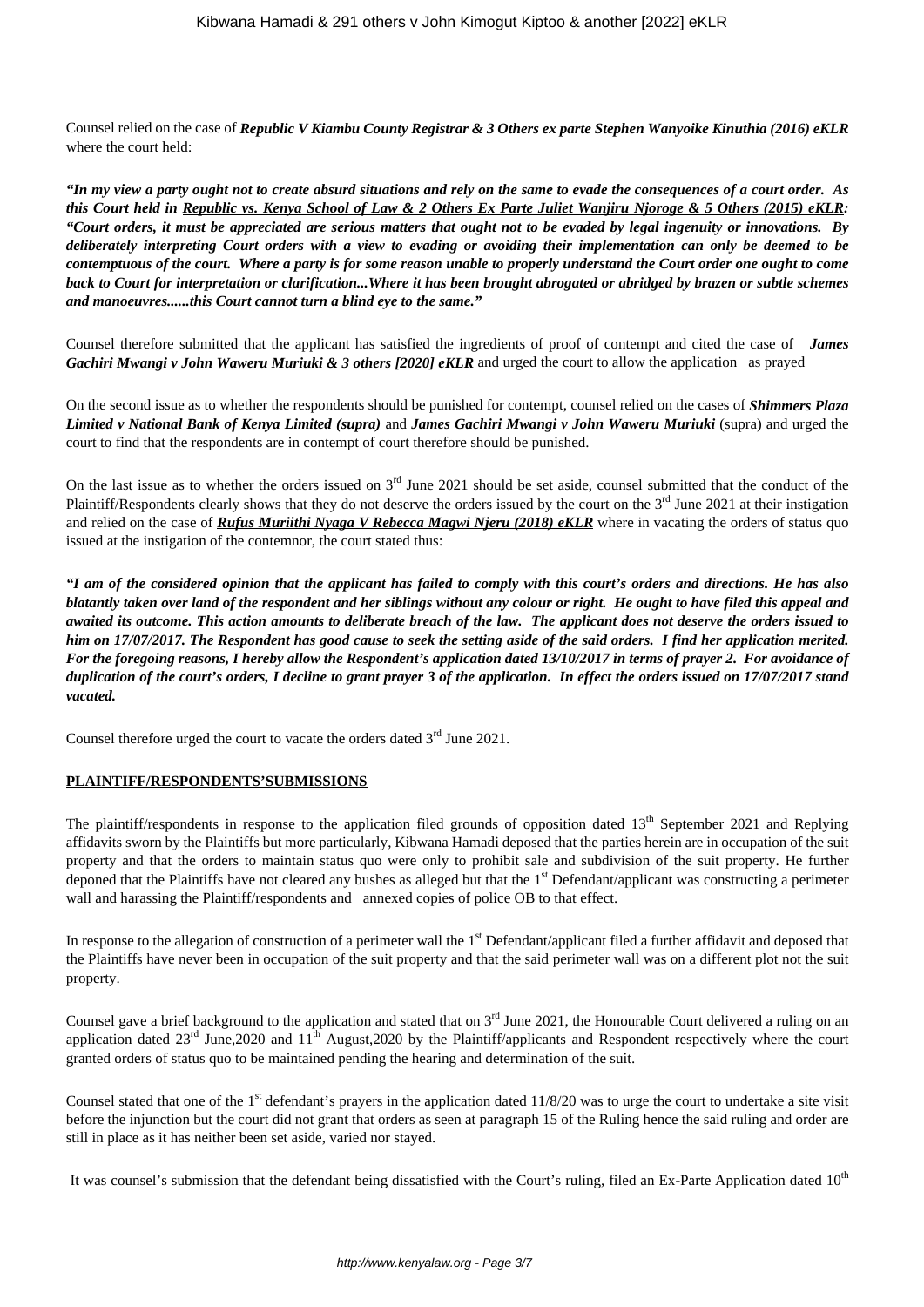June, 2021 and obtained ex-parte orders before Justice Sila Munyao to visit the suit land for survey and submit a report against the directions of this Honourable Court in the name of recording 'status quo'. That in the same application the applicant also prayed that the Plaintiffs be cited for contempt.

Counsel submitted that pursuant to an Amended Notice of Motion dated 14/7/2021which was heard inter partes before Hon. Justice J. O Olola, this Hon Court vide an Order dated 29/7/2021 vacated the ex-parte orders delivered by Hon.Justice Sila Munyao and further expunged from record of the Court, the report by Deputy Registrar Hon Wasike submitted on 5<sup>th</sup> July 2021.

Counsel listed three issues for determination by the court as follows:

## *a) Whether the 1st Defendant/applicant's application is res judicata.*

*b) Whether the Plaintiffs/respondents are in contempt of the court orders issued on 3rd June 2021.*

#### *c) Whether the 1st Defendant/applicant's application is an omnibus application apt for striking out.*

Mr. Nyanje submitted that the 1<sup>st</sup> defendant's application is *res judicata* as the issues raised were adequately and conclusively dealt with by this court vide the ruling delivered on  $3<sup>rd</sup>$  June 2021 and the orders dated  $29<sup>th</sup>$  July 2021 which orders are still in effect. Counsel relied on the case of **IEBC v Maina Kiai & 5 others [2017] eKLR.**

On the issue as to whether the Plaintiff/respondents are in contempt of the court orders issued on  $3<sup>rd</sup>$  June 2021, counsel submitted that the court should consider the elements as established in the case of *Sheila Cassatt Issenberg & another v Antony Machatha Kinyanjui [2021] eKLR* where Justice E.C Mwita quoted with approval **Cromwell J,** of the Supreme Court of Canada in *Carey v Laiken*, 2015 SCC 17 (16<sup>th</sup> April 2015 to determine whether or not the claim on contempt was indeed established.

Counsel therefore submitted that the order dated  $3<sup>rd</sup>$  June, 2021 was unequivocal, and its operation was only on the ambit of maintaining status quo, sale and sub-division of the suit property; otherwise the parties were at liberty to occupy their respective portions of land that they lived in.

On the last issue as to whether the  $1<sup>st</sup>$  Defendant/applicant's application is an omnibus application apt for striking out counsel submitted that the Plaintiff/respondents did nothing and are not in contempt and cited the cases of *Pyaralalmhandbheru Rajput v Barclays Bank and others Civil Case No. 38 of 2004* as quoted in the case of *Beta Healthcare International Limited v Grace Mumbi Githaiga & 2 others [2016] eKLR***.**

Mr. Nyanje urged the court to dismiss the application as the applicant has not proved contempt to the required standard noting that contempt is quasi criminal in nature hence the standard of proof is higher than the normal civil claims.

## **ANALYSIS AND DETERMINATION**

The issue for determination are as to whether this application is *res judicata,* whether the Plaintiff/respondents are in contempt of the orders emanating from the ruling delivered on  $3<sup>rd</sup>$  June 2021 and whether the orders issued on the  $3<sup>rd</sup>$  June 2021 should be set aside.

On the first issue whether the application is res judicata, the court is guided by the provisions of Section 7 of the Civil Procedure Act which states as follows:

## *Res judicata*

*No court shall try any suit or issue in which the matter directly and substantially in issue has been directly and substantially in issue in a former suit between the same parties, or between parties under whom they or any of them claim, litigating under the same title, in a court competent to try such subsequent suit or the suit in which such issue has been subsequently raised, and has been heard and finally decided by such court.*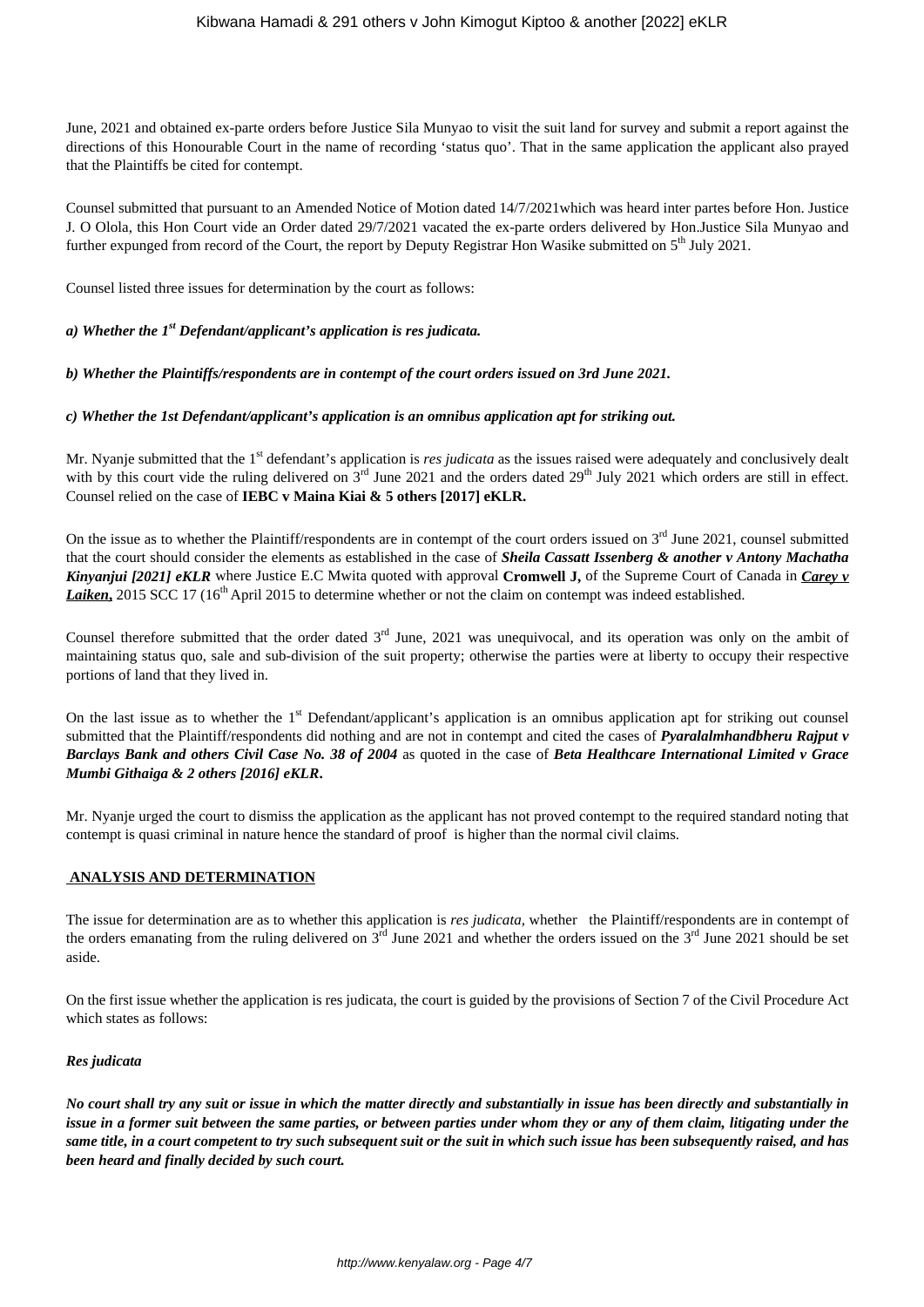In the case of *Invesco Assurance Company Limited & 2 others v Auctioneers Licensing Board & another; Kinyanjui Njuguna & Company Advocates & another (Interested Parties) [2020] eKLR* explained the said section 7 as follows:

*"The doctrine will apply only if it is proved that:*

*i. The suit or issue raised was directly and substantially in issue in the former suit.*

*ii. That the former suit was between the same party or parties under whom they or any of them claim.*

*iii. That those parties were litigating under the same title.*

*iv. That the issue in question was heard and finally determined in the former suit.*

## *v. That the court which heard and determined the issue was competent to try both the suit in which the issue was raised and the subsequent suit."*

Coming back to the current application, it should be noted that the same was an application for injunction which ruling was delivered on  $3<sup>rd</sup>$  June 2021. The Plaintiff/respondents had sought orders of injunction restraining the Defendants from entering, trespassing or otherwise dealing with the suit property. This court declined to issue those orders but ordered that the status quo be maintained since both parties occupied the suit property.

The issues that resulted in the orders dated  $29<sup>th</sup>$  July 2021 were in relation to the ex parte orders issued on  $16<sup>th</sup>$  June 2021 and the Deputy Registrar's report. The Plaintiffs/respondents had sought to set aside the ex parte orders and expunge Deputy Registrar's report from the record which was granted in the presence of counsel. It follows that the Deputy Registrar's report does not form part of the record having been expunged from the court record.

I find that the application being an application seeking that the respondents be cited for contempt is not res judicata.

On the second issue as to whether the Plaintiff/respondents are in contempt of the orders emanating from the ruling delivered on  $3<sup>rd</sup>$ June 2021, the court is guided by the provisions of section 5 of the Judicature Act which provides that:

*The High Court and the Court of Appeal shall have the same power to punish for contempt of court as is for the time being possessed by the High Court of Justice in England, and that power shall extend to upholding the authority and dignity of subordinate courts.*

Further, section 29 of the Environment and Land Court Act, 2011 provides:

## *Offences*

*Any person who refuses, fails or neglects to obey an order or direction of the Court given under this Act, commits an offence, and shall, on conviction, be liable to a fine not exceeding twenty million shillings or to imprisonment for a term not exceeding two years, or to both.*

The Court of Appeal in *Micheal Sistu Mwaura Kamau v Director of Public Prosecutions & 4 others [2018] eKLR* explained:

*"It is trite that to commit a person for contempt of court, the court must be satisfied that he has willfully and deliberately disobeyed a court order that he was aware of. …Secondly, as this Court emphasized in Jihan Freighters Ltd v. Hardware & General Stores Ltd and in A.B. & Another v. R. B. [2016] eKLR, to sustain committal for contempt of court, the order of the court that is alleged to have been deliberately disobeyed must be clear and precise so as to leave no doubt as to what a party was supposed to do or to refrain from doing. Lastly, the standard of proof in committal proceedings is higher than proof on a balance of probabilities, though not as high as proof beyond reasonable doubt. (See Mutitika v. Baharini Farm (supra) and Republic v. Ahmad Abolfathi Mohammed & Another (supra)."*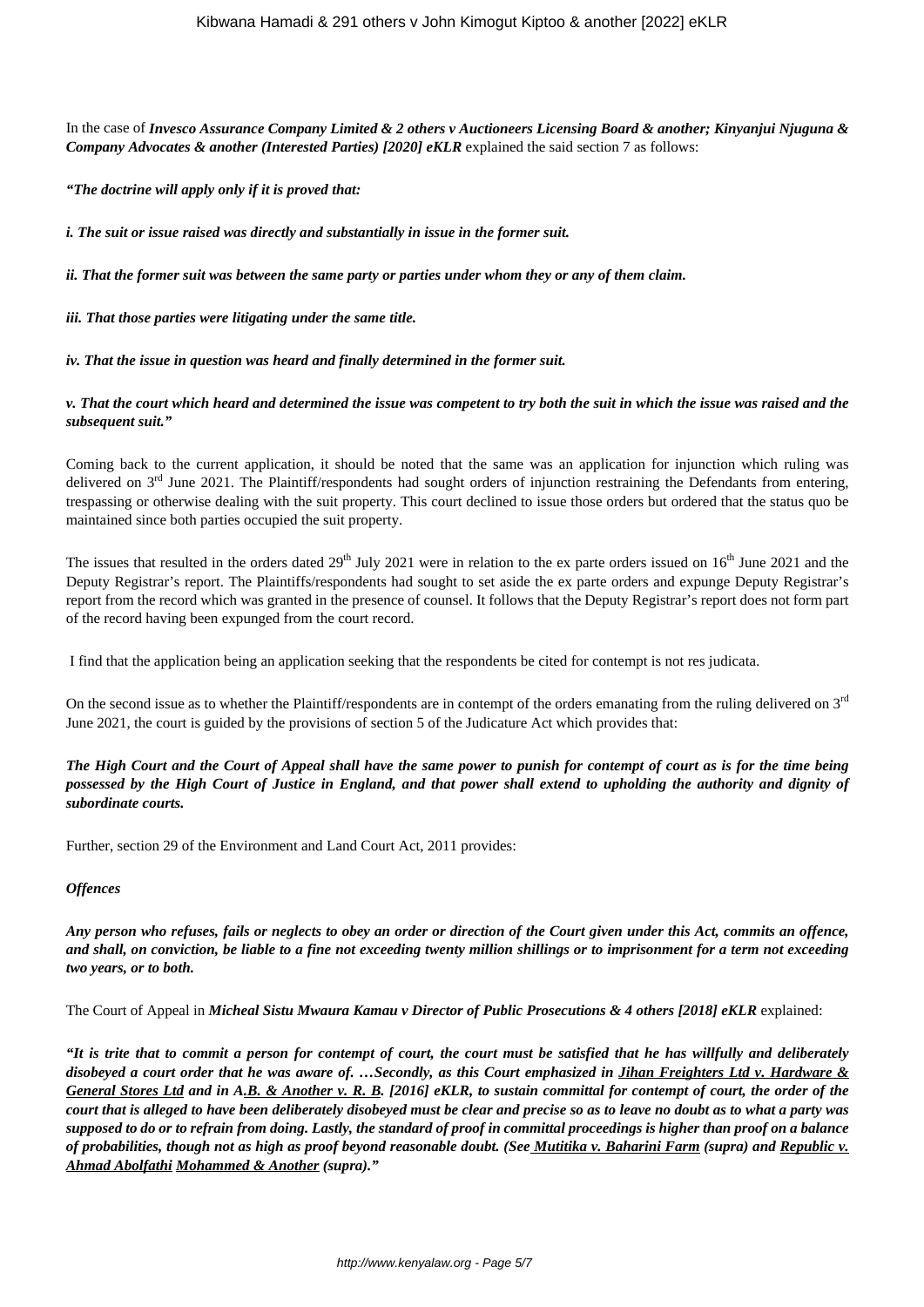The order that is in question which was delivered vide a ruling dated  $3<sup>rd</sup>$  June 2021 states in part as follows:

*"That being the case, it is evident both the Plaintiffs and the 1st Defendant are in occupation of parts of the suit property and have both made some developments thereon. In the circumstances I decline to grant the orders of injunction in the manner sought by the Plaintiffs. Instead, I am of the view and I hereby orde r that pending the hearing and determination of this suit the status q uo obtaining as of today be maintained by each party remaining on the respective portions of the land they currently occupy. There should be no sale and or further sub-division of the land until the suit is heard and determined."*

The reason that I have reproduced the contents of the order is to show that the order was clear and unambiguous. Any right thinking man/woman would be able to deduce and understand what the ruling meant to safeguard. The status quo obtaining at the time of the ruling should be maintained. The court went further to describe the status that both the plaintiffs and the respondent are in occupation of portions of the suit land and that they should remain in their respective portions. The ruling also ordered that there should be no sale or further subdivision of the suit land pending the hearing and determination of the case.

Counsel for the plaintiff/respondents' submission that the ruling was only to the effect that there should be no sale or further subdivision is flawed and does not hold any water. Status quo is as per the status obtaining when the ruling was delivered on  $3<sup>rd</sup>$ June 2021.

It was incumbent upon the 1<sup>st</sup> Defendant/applicant to prove that the Plaintiff/respondents deliberately disobeyed the orders issued on 3<sup>rd</sup> June 2021. The 1<sup>st</sup> Defendant/applicant alleged that the Plaintiffs had cleared some bushes within the suit property with an intention to put up structures. He attached copies of photographs allegedly of the cleared bushes. The photographs do not show any evidence of cleared bushes.

For contempt of court proceedings to succeed the applicant must prove that (i) the terms of the order, (ii) Knowledge of these terms by the Respondent, (iii). Failure by the Respondent to comply with the terms of the order as was held in the case of *Kristen Carla Burchell vs Barry Grant Burchell, Eastern Cape Division Case No. 364 of 2005*

It without doubt that the orders were clear and that the parties were aware of the order. What is in doubt is whether the respondents willfully disobeyed the court order. Counsel for the 1<sup>st</sup> defendant urged the court to rely on the Deputy Registrar's Report to ascertain the status quo but unfortunately the court cannot rely on it as it had been expunged from the court record. Without any further evidence the court is unable to ascertain that bushes were cleared as alleged. I also notice that the respondents attached photographs indicating that there was a fence under construction on the suit land. Status quo applies both ways to both parties.

This case has been convoluted by applications and counter applications which have stalled the hearing of this suit. Applications do not solve the question at hand and the best that can happen in this case is to fix this matter on priority basis and hear the main suit once and for all. Applications and counter applications make the court a parking lot for cases without any intention of leaving the parking spaces. This is not good for access to justice. I notice that the applicant filed a Notice of Appeal to the Court of Appeal in respect of the ruling that vacated the orders expunging the Deputy Registrar's report and no outcome has been reported.

I therefore find that the applicant has failed to prove that the respondents are in contempt of the court order dated  $3<sup>rd</sup>$  June 2021. Having found so, I also find that the order of status quo should remain in place to preserve the substratum of the case pending the hearing and determination of this suit. This case should be heard on priority basis to avoid the multiplicity of applications which will not solve the real issue at hand.

Application is hereby dismissed with each party bearing their own costs

# **DATED, SIGNED AND DELIVERED AT MALINDI THIS 20TH DAY OF JANUARY, 2022.**

# **M.A. ODENY**

## **JUDGE**

*NB: In view of the Public Order No. 2 of 2021 and subsequent circular dated 28th March, 2021 from the Office of the Chief Justice on the declarations of measures restricting court operations due to the third wave of Covid-19 pandemic this Ruling has*